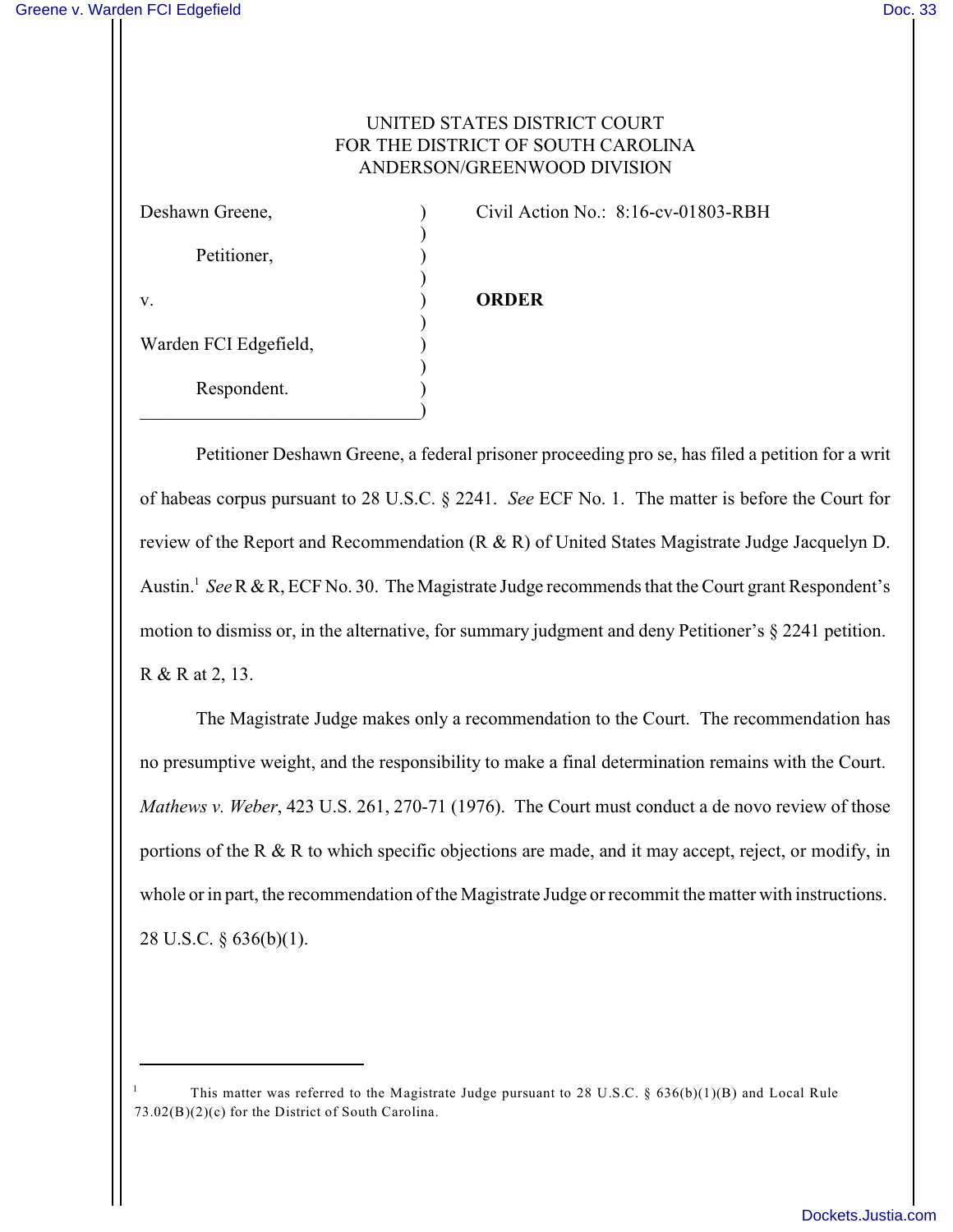Neither party has filed objections to the R & R, and the time for doing so has expired.<sup>2</sup> In the absence of objections to the R & R, the Court is not required to give any explanation for adopting the Magistrate Judge's recommendations. *See Camby v. Davis*, 718 F.2d 198, 199 (4th Cir. 1983). The Court reviews only for clear error in the absence of an objection. *See Diamond v. Colonial Life & Acc. Ins. Co.*, 416 F.3d 310, 315 (4th Cir. 2005) (stating that "in the absence of a timely filed objection, a district court need not conduct de novo review, but instead must 'only satisfy itself that there is no clear error on the face of the record in order to accept the recommendation'" (quoting Fed. R. Civ. P. 72 advisory committee's note)). The Court has reviewed the record and found no clear error.

Furthermore, a certificate of appealability will not issue absent "a substantial showing of the denial of a constitutional right." 28 U.S.C. § 2253(c)(2). The Fourth Circuit has held that a district court's order denying relief on a petition pursuant to 28 U.S.C. § 2241 is not appealable unless a circuit justice or judge issues a certificate of appealability. *See, e.g.*, *Garvin v. Wright*, 583 F. App'x 287, 287 (4th Cir. 2014) (citing 28 U.S.C.  $\S$  2253(c)(1)(A)). When the district court denies relief on the merits, a prisoner satisfies this standard by demonstrating that reasonable jurists would find that the court's assessment of the constitutional claims is debatable or wrong. *Slack v. McDaniel*, 529 U.S. 473, 484 (2000); *see also Miller-El v. Cockrell*, 537 U.S. 322, 336-38 (2003). When the district court denies relief on procedural grounds, the prisoner must demonstrate (1) the dispositive procedural ruling is debatable and (2) the petition states a debatable claim of the denial of a constitutional right. *Slack*, 529 U.S. at 484-85. In the instant case, the Court concludes that Petitioner has failed to make the requisite showing of "the denial of a constitutional right."

Respondent's objections were due by March 27, 2017, and Petitioner's objections were due by March 30, <sup>2</sup> 2017. *See* ECF No. 30.